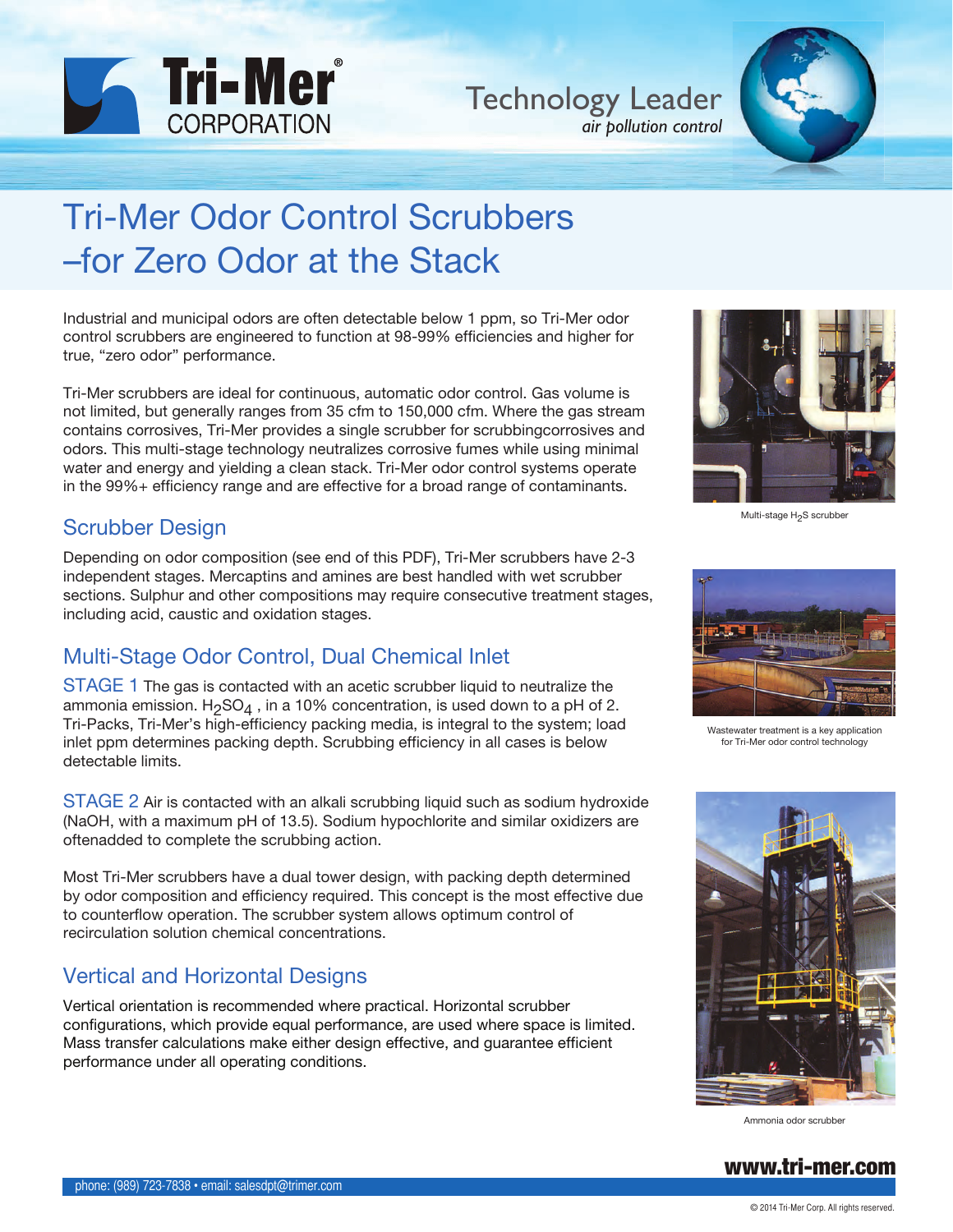# Modular Design for Optimum Flexibility

Tri-Mer odor scrubbers feature an advanced, modular design that readily accommodates expansion. If a process change creates higher load conditions, it's often possible to add packing depth using Tri-Packs packing media. This preserves the scrubber's odor control efficiency. Often, these modifications can be made by joining a new packed section to the existing tower, minimizing labor costs and allowing operation to continue uninterrupted.

Tri-Mer odor control systems also provide interchangeability: if a process changes, a change in feed chemical is generally all that's needed.

The ease with which Tri-Mer scrubbers can be modified to accommodate new conditions is a key reason why Tri-Mer scrubbers are widely-specified for the control of industrial and municipal odors.

### Multiple Load Capability

Tri-Mer odor control scrubbers can simultaneously handle contaminants in addition to the specific odor for which they're engineered. Contaminants include particulate, other inorganic compounds, and reactive materials including acids and other gases.

## Carbon Beds

Some applications require an activated carbon bed in addition to the wet scrubber section to properly control odors. Carbon beds are provided by Tri-Mer in vertical or horizontal formats.

## Particulate and Dust Control

Where applications generate both odors and particulate, Tri-Mer's [Whirl/Wet](http://www.tri-mer.com/dust_collection.html) dust collector, high-energy [venturi](http://www.tri-mer.com/venturi-scrubbers.html), or [baghouse](http://www.tri-mer.com/baghouse_dust_collection.html) can be incorporated into the system design. Applications that generate submicron particulate can be designed using Tri-Mer Cloud Chamber technology. The ["CCS" Cloud Chamber scrubber](http://www.tri-mer.com/wet_scrubber.html) eliminates particulate down to 0.1 microns at high efficiencies, with very low energy consumption. CCS is an excellent, lower cost alternative to electrostatic precipitators when particulate is suspended in hightemperature gas streams.

#### **Controls**

Tri-Mer odor control scrubbers are typically supplied with control panels, sensors, chemical feed systems, motor controls, recirculation tank monitoring and other equipment. Scrubber control packages often include a PC or PLC, and stack monitoring. Systems integrate with facility-wide control configurations.

#### Scrubber Specifications

Gas velocity though the column is maintained below 300 ft./minute. Liquid recirculation flow rates are maintained above 15 gpm per sq. ft. of packing. Standard construction materials are polypropylene, PVC, 304 and 316L stainless steel. The packing depth and number of scrubber stages required are critical to system design. Tri-Mer odor control scrubbers are typically one to three stages; efficiency requirements usually necessitate at least two stages for optimum performance.

Tri-Mer specializes in the design and manufacture of odor control scrubbers for the most challenging applications, including wastewater treatment, fish and meat processing, and chemical plants. With each installation, the outcome is the same: an odor-free stack.



Horizontal multi-stage wet chemical odor control with carbon bed



Light load processes may only require a single stage scrubber.



Single-stage scrubber for iodine fumes features all-polypropylene constructiuon